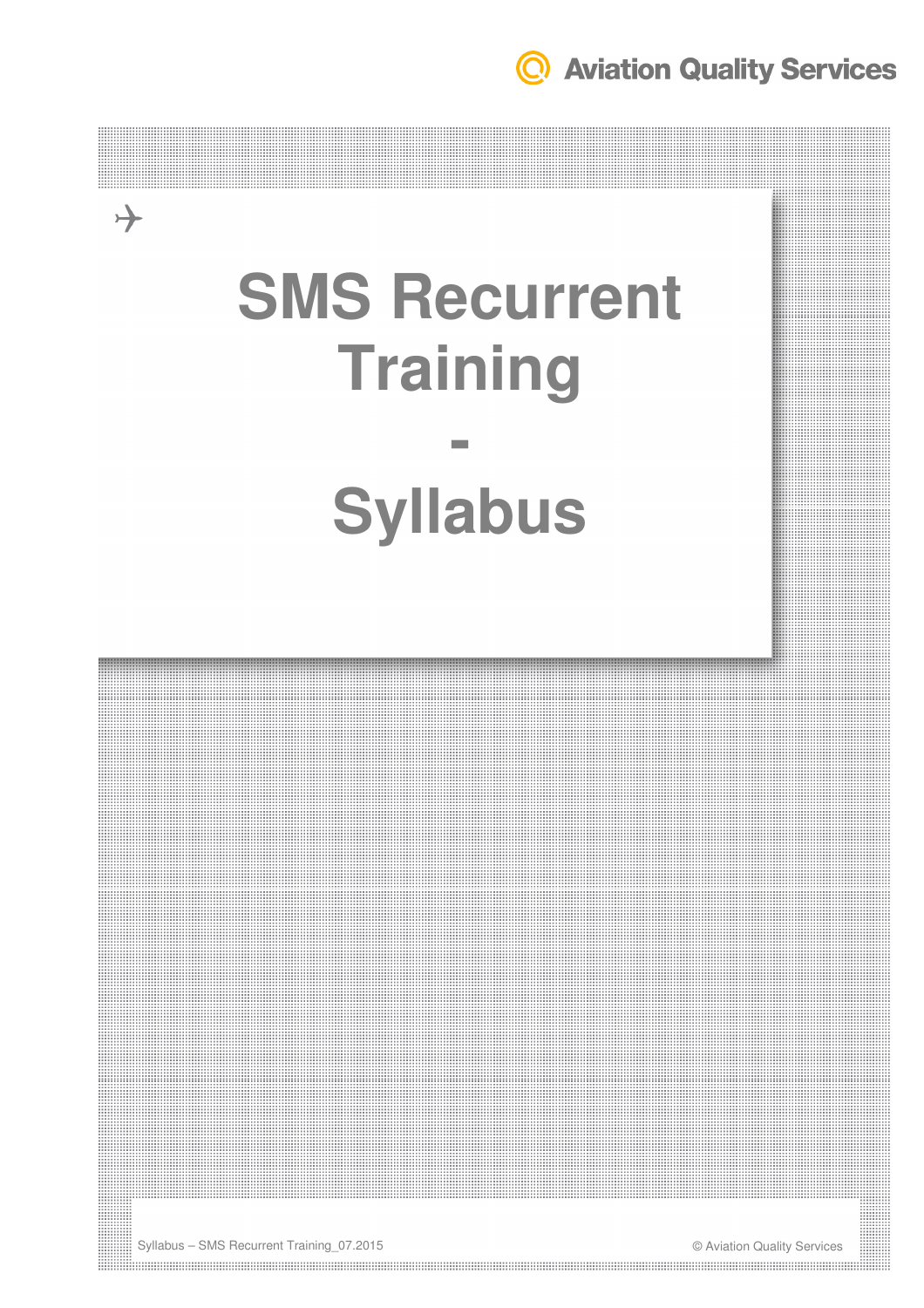

# **Syllabus**

#### SMS Recurrent Training (2 days)

*Safety compliance.*

#### **Course Plan**

|              | 1.1 |                                                                         |  |
|--------------|-----|-------------------------------------------------------------------------|--|
|              | 1.2 |                                                                         |  |
|              | 1.3 |                                                                         |  |
| $\mathbf{2}$ |     |                                                                         |  |
|              | 2.1 | Module 04: Managing risks through leading & lagging safety indicators 5 |  |
|              | 2.2 |                                                                         |  |
|              | 2.3 |                                                                         |  |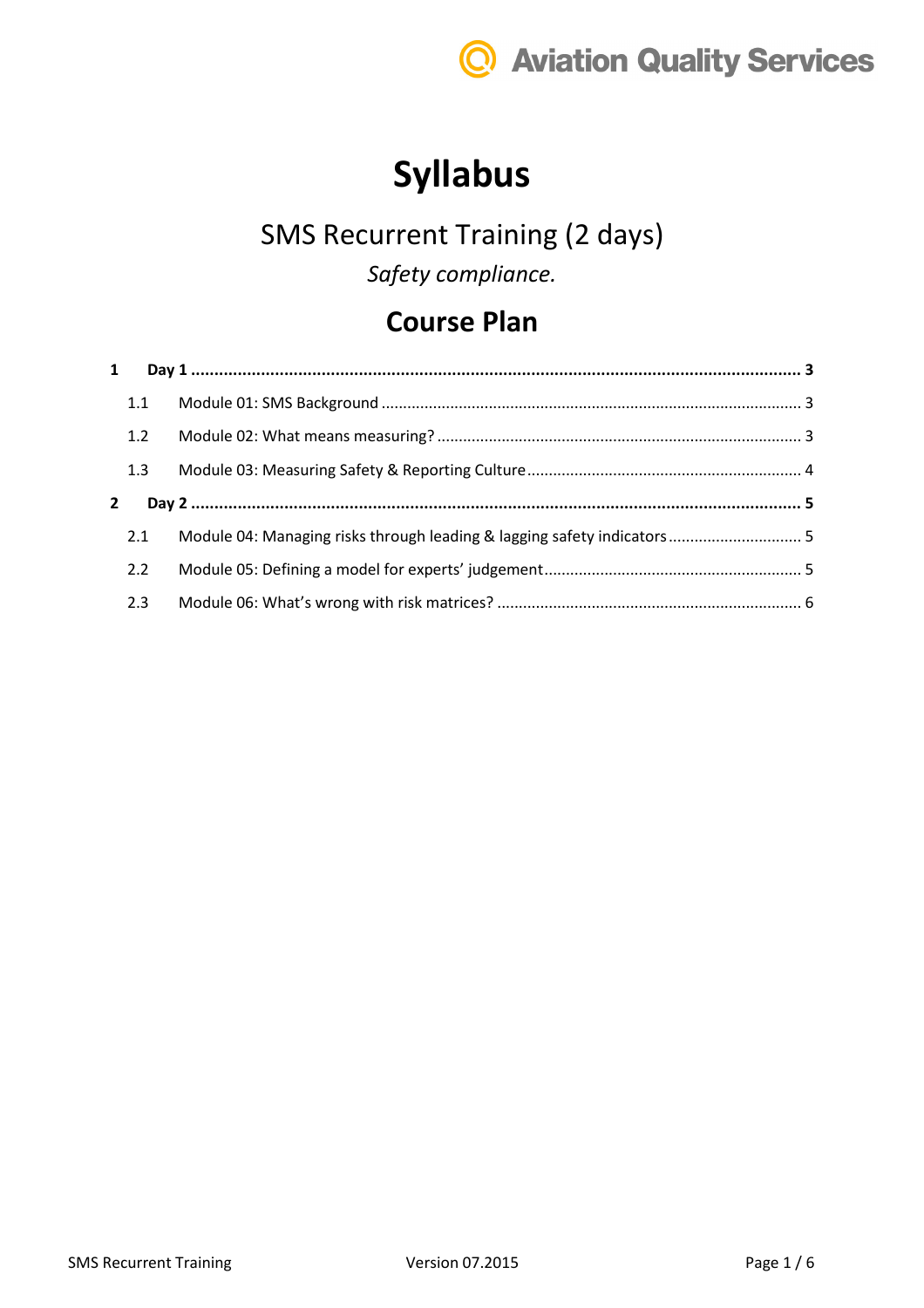# **Q** Aviation Quality Services

### **Objectives**

| Objective 1: Refresh your knowledge related to the implementation of a Safety Management System 3 |
|---------------------------------------------------------------------------------------------------|
|                                                                                                   |
| Objective 3: Understand the importance of identifying measurable specifications within a SMS  3   |
|                                                                                                   |
|                                                                                                   |
|                                                                                                   |
|                                                                                                   |
|                                                                                                   |
|                                                                                                   |
|                                                                                                   |
|                                                                                                   |
|                                                                                                   |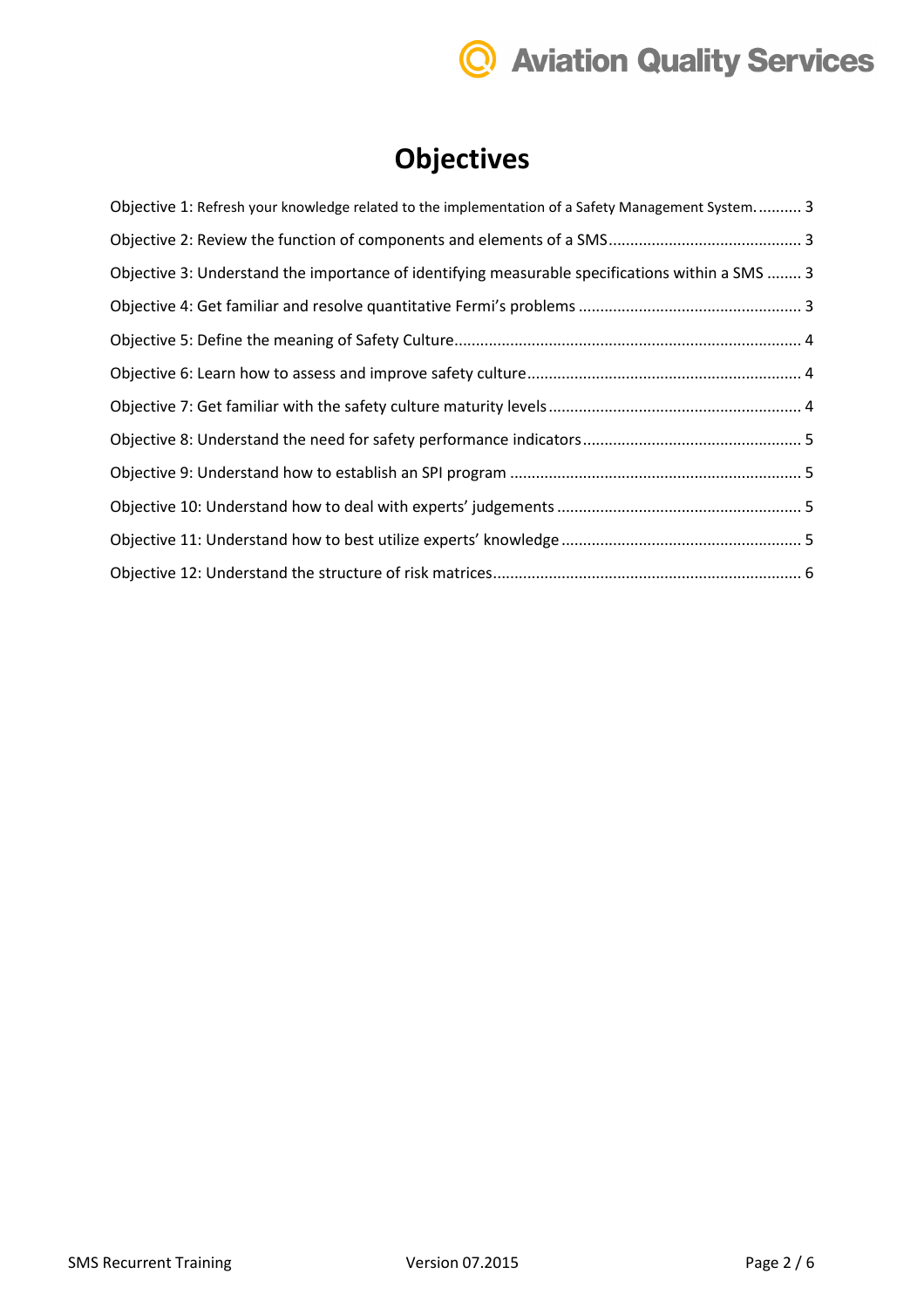# **@ Aviation Quality Services**

#### **1 Day 1**

| 1.1 Module 01: SMS Background                                                                                       |                                                                                            |                                      |  |
|---------------------------------------------------------------------------------------------------------------------|--------------------------------------------------------------------------------------------|--------------------------------------|--|
| <b>Objectives</b>                                                                                                   | <b>Contents of Module</b>                                                                  | <b>Practical Training/Discussion</b> |  |
| Objective 1: Refresh your<br>knowledge related to the<br>implementation of a<br><b>Safety Management</b><br>System. | What is an SMS?<br>Why we need it?<br>Main components & elements of<br>$\bullet$<br>an SMS |                                      |  |
| Objective 2: Review the<br>function of components<br>and elements of a SMS                                          |                                                                                            |                                      |  |

| 1.2 Module 02: What means measuring?                                                                            |                                                                                                                                                          |                                                                                                     |  |
|-----------------------------------------------------------------------------------------------------------------|----------------------------------------------------------------------------------------------------------------------------------------------------------|-----------------------------------------------------------------------------------------------------|--|
| <b>Objectives</b>                                                                                               | <b>Contents of Module</b>                                                                                                                                | <b>Practical Training/Discussion</b>                                                                |  |
| Objective 3: Understand<br>the importance of<br>identifying measurable<br>specifications within a<br><b>SMS</b> | <b>Introduction to Measurement</b><br>Fermi problems<br><b>Estimates to solve Fermi</b><br>$\bullet$<br>problems<br>How to measure anything<br>$\bullet$ | How to measure the<br>circumference of the Earth?<br>How many aeroplanes are<br>flying over the US? |  |
| Objective 4: Get familiar<br>and resolve quantitative<br>Fermi's problems                                       |                                                                                                                                                          |                                                                                                     |  |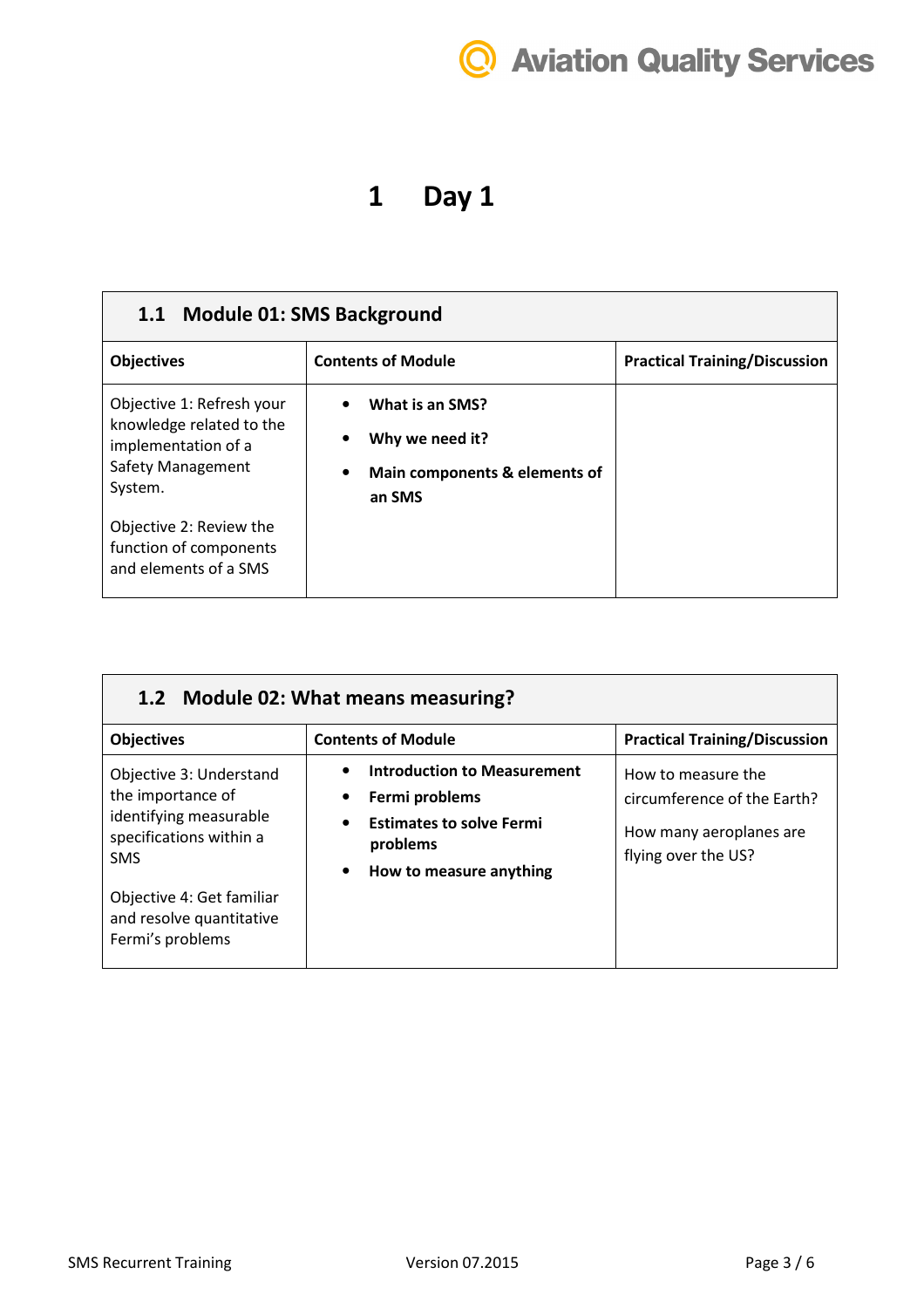| 1.3 Module 03: Measuring Safety & Reporting Culture                                                                       |                                                                                                                                                          |                                      |  |
|---------------------------------------------------------------------------------------------------------------------------|----------------------------------------------------------------------------------------------------------------------------------------------------------|--------------------------------------|--|
| <b>Objectives</b>                                                                                                         | <b>Contents of Module</b>                                                                                                                                | <b>Practical Training/Discussion</b> |  |
| Objective 5: Define the<br>meaning of Safety Culture<br>Objective 6: Learn how to<br>assess and improve safety<br>culture | What is a culture?<br>What is safety culture<br>Safety culture maturity levels<br>Measuring maturity of an<br>$\bullet$<br>organizational safety culture |                                      |  |
| Objective 7: Get familiar<br>with the safety culture<br>maturity levels                                                   |                                                                                                                                                          |                                      |  |

 $\sqrt{2}$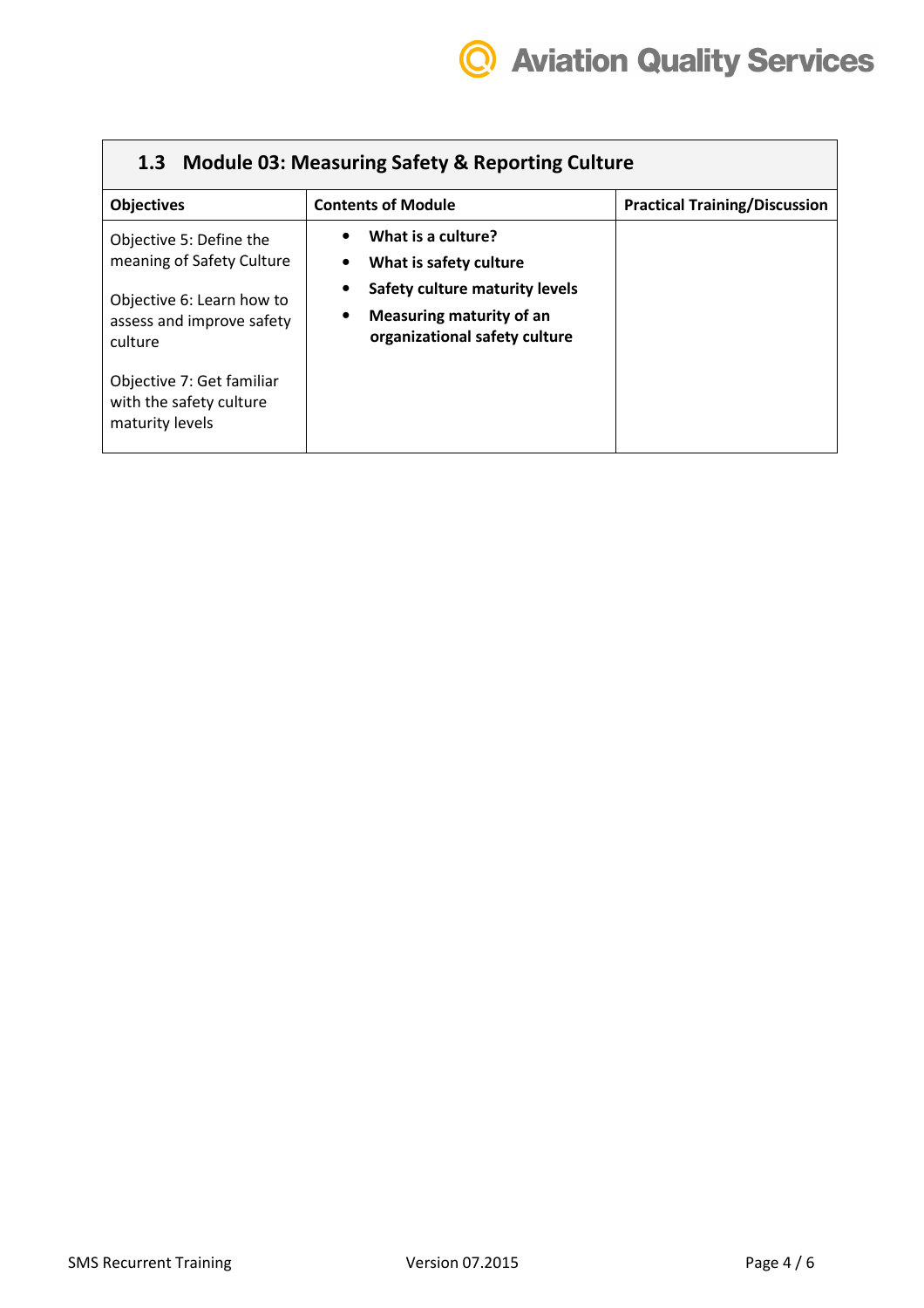# **Aviation Quality Services**

#### **2 Day 2**

#### **2.1 Module 04: Managing risks through leading & lagging safety indicators Objectives** Contents of Module **Practical Training/Discussion** Objective 8: Understand the need for safety performance indicators Objective 9: Understand how to establish an SPI • **What means safety performance measurement?**  • **Possible types of measurement**  • **How to establish an SPI program**  • **SPIs implementation strategy**

| 2.2 Module 05: Defining a model for experts' judgement                |                                                                                                                                                                                                                                                        |                                      |
|-----------------------------------------------------------------------|--------------------------------------------------------------------------------------------------------------------------------------------------------------------------------------------------------------------------------------------------------|--------------------------------------|
| <b>Objectives</b>                                                     | <b>Contents of Module</b>                                                                                                                                                                                                                              | <b>Practical Training/Discussion</b> |
| Objective 10: Understand<br>how to deal with experts'<br>judgements   | 1. Are risks management methods<br>working?<br><b>Expert intention</b>                                                                                                                                                                                 |                                      |
| Objective 11: Understand<br>how to best utilize<br>experts' knowledge | Expert audit<br>Simple stratification methods<br>Weighted scores<br>Calculus of preferences<br>Probabilistic models<br>2. Units of experts' knowledge                                                                                                  |                                      |
|                                                                       | The peak end rule<br>The weather forecast issues<br>The conjunction fallacy<br>Belief in the law of small numbers<br>Disregarding variance in small<br>samples<br>Insensitivity to prior probabilities<br>Causes and consequences of<br>overconfidence |                                      |

program